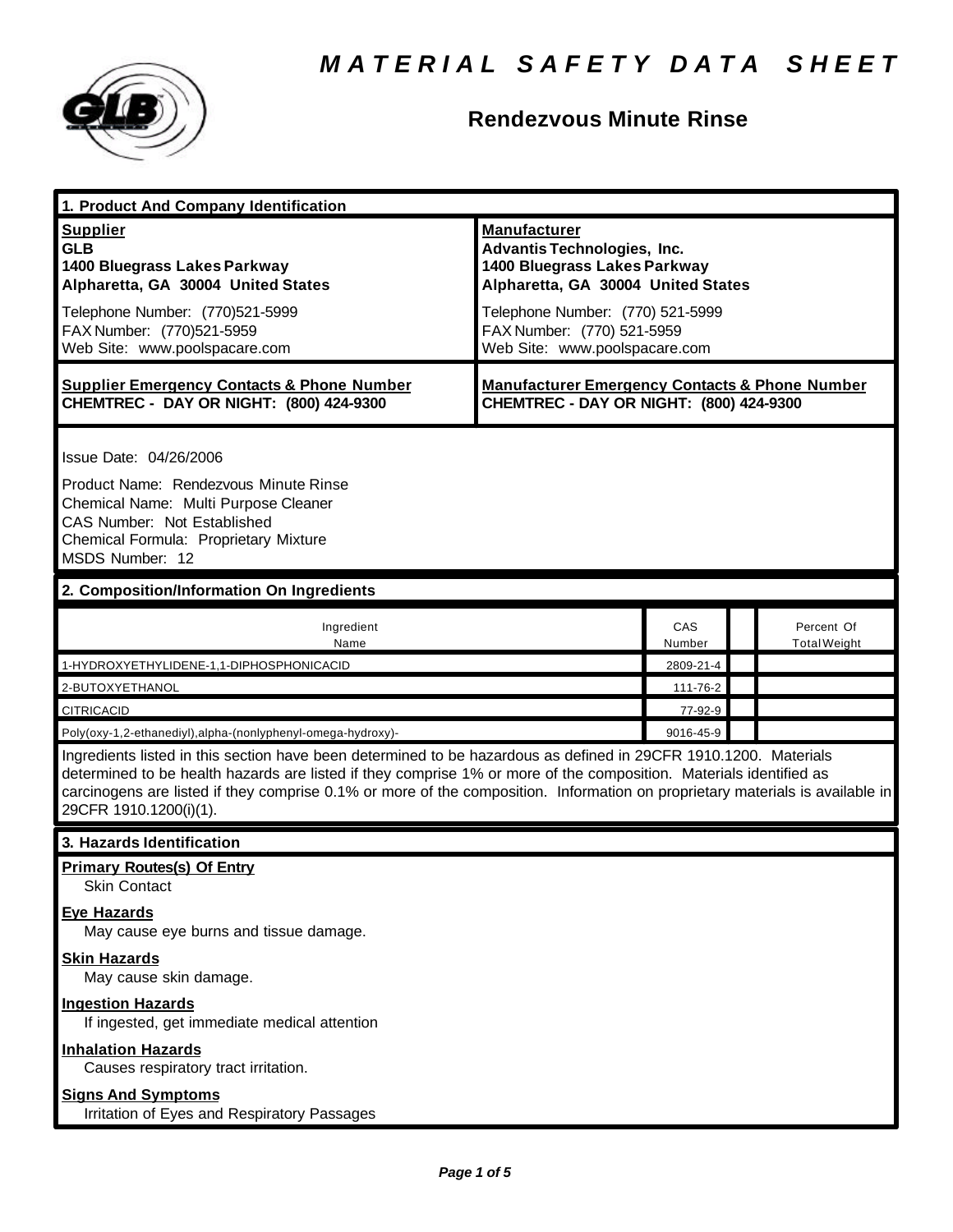## **Rendezvous Minute Rinse**

| <b>First Aid (Pictograms)</b>                                                                                                                                                                          |
|--------------------------------------------------------------------------------------------------------------------------------------------------------------------------------------------------------|
|                                                                                                                                                                                                        |
| 4. First Aid Measures                                                                                                                                                                                  |
| <u>Eye</u><br>In case of contact, hold eyelids apart and immediately flush eyes with plenty of water for at least 15 minutes. Get<br>medical attention immediately.                                    |
| <b>Skin</b><br>In case of contact, immediately flush skin with soap and plenty of water. Get medical attention immediately if<br>irritation (redness, rash, blistering) develops and persists.         |
| <b>Ingestion</b><br>Give Milk, Egg Whites of Baking Soda Immediately. Drink large amounts of water. Contact a physician or poison<br>control.                                                          |
| <b>Inhalation</b><br>If inhaled, remove to fresh air. Consult a physician. If breathing is difficult, give oxygen.                                                                                     |
| <b>Fire Fighting (Pictograms)</b>                                                                                                                                                                      |
|                                                                                                                                                                                                        |
| 5. Fire Fighting Measures                                                                                                                                                                              |
| Flash Point: 150 °F                                                                                                                                                                                    |
| <b>Extinguishing Media</b><br>In case of fire, use water spray (fog) foam, dry chemical, or CO2.                                                                                                       |
| <b>Fire Fighting Instructions</b><br>Firefighters should wear self-contained breathing apparatus and full protective gear.                                                                             |
| 6. Accidental Release Measures                                                                                                                                                                         |
| Clean up spill immediately. Contain and/or absorb spill with inert material (e.g. sand, vermiculite). Flush spill area with<br>water. Use appropriate containers to avoid environmental contamination. |
| <b>Handling &amp; Storage (Pictograms)</b>                                                                                                                                                             |
|                                                                                                                                                                                                        |
| 7. Handling And Storage                                                                                                                                                                                |

Keep out of reach of children. Store material in a cool and dry place.

#### **Work/Hygienic Practices**

Use safe chemical handling procedures suitable for the hazards presended by this material.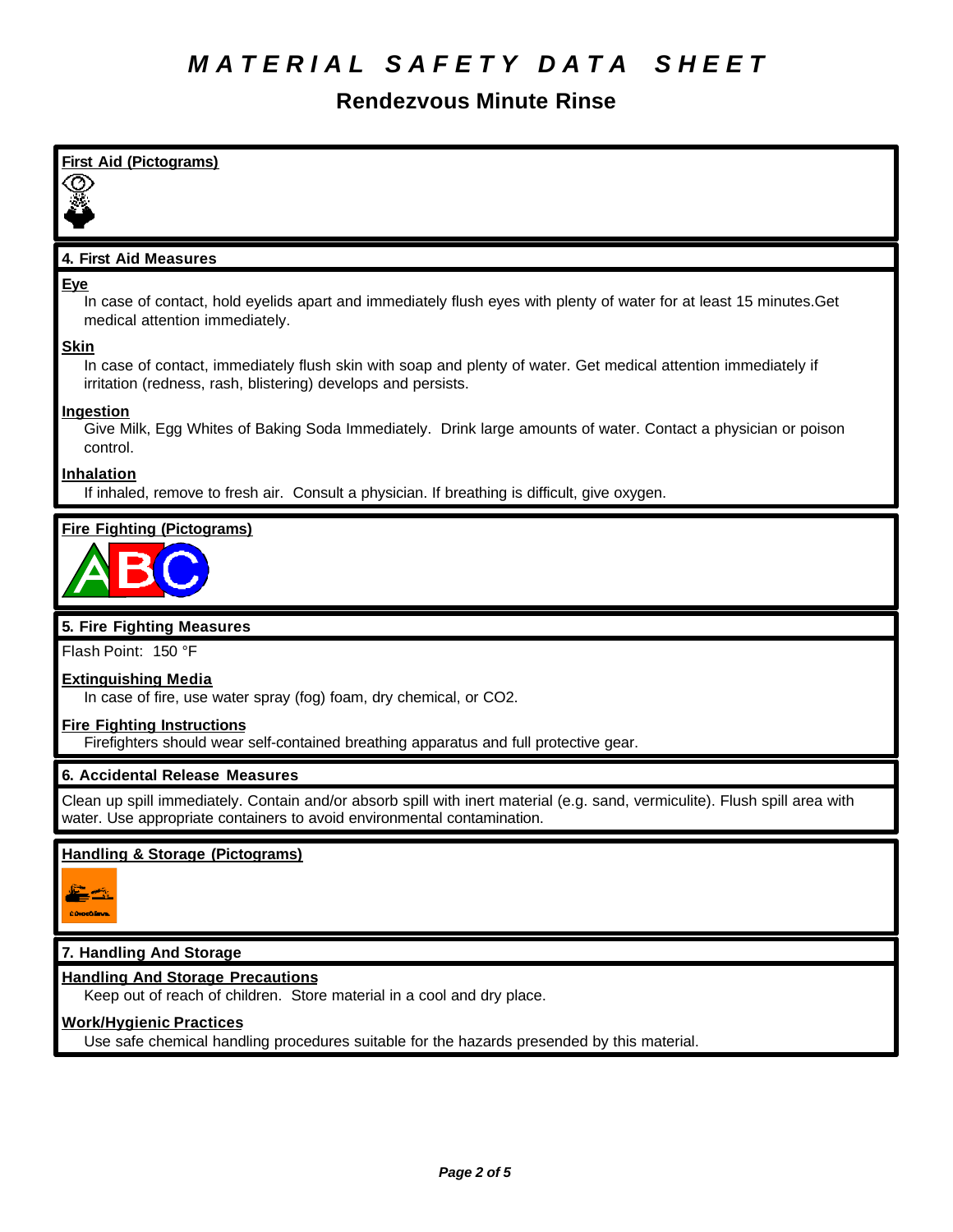# *M A T E R I A L S A F E T Y D A T A S H E E T*

## **Rendezvous Minute Rinse**

**Protective Clothing (Pictograms)**



#### **8. Exposure Controls/Personal Protection**

#### **Engineering Controls**

Local exhaust acceptable. Special exhaust not required

#### **Eye/Face Protection**

Safety glasses with side shields or goggles.

#### **Skin Protection**

Chemical-resistant gloves.

#### **Respiratory Protection**

General room ventilation is normally adequate.

#### **Ingredient(s) - Exposure Limits**

2-BUTOXYETHANOL ACGIH TLV-TWA 20 ppm (Skin) OSHA PEL-TWA 50 ppm (Skin)

#### **9. Physical And Chemical Properties**

**Appearance** Clear liquid

#### **Odor**

Detergent

Chemical Type: Mixture Physical State: Liquid Melting Point: n/a °F Boiling Point: 215 °F Specific Gravity: 1.138 Molecular Weight: NOT DETERMINED Percent Volitales: NOT DETERMINED Vapor Pressure: 17 Vapor Density: 0.6 pH Factor: 1-3 Solubility: SOLUBLE IN WATER Evaporation Rate: 16.0 Corrosive

#### **10. Stability And Reactivity**

Stability: STABLE Hazardous Polymerization: WILL NOT OCCUR

#### **Conditions To Avoid (Stability)**

Avoid contact with strong acids and alkalis

### **Incompatible Materials**

Acids and Alkalis

## **Hazardous Decomposition Products**

Oxides of carbon, nitrogen, aldehydes,ketones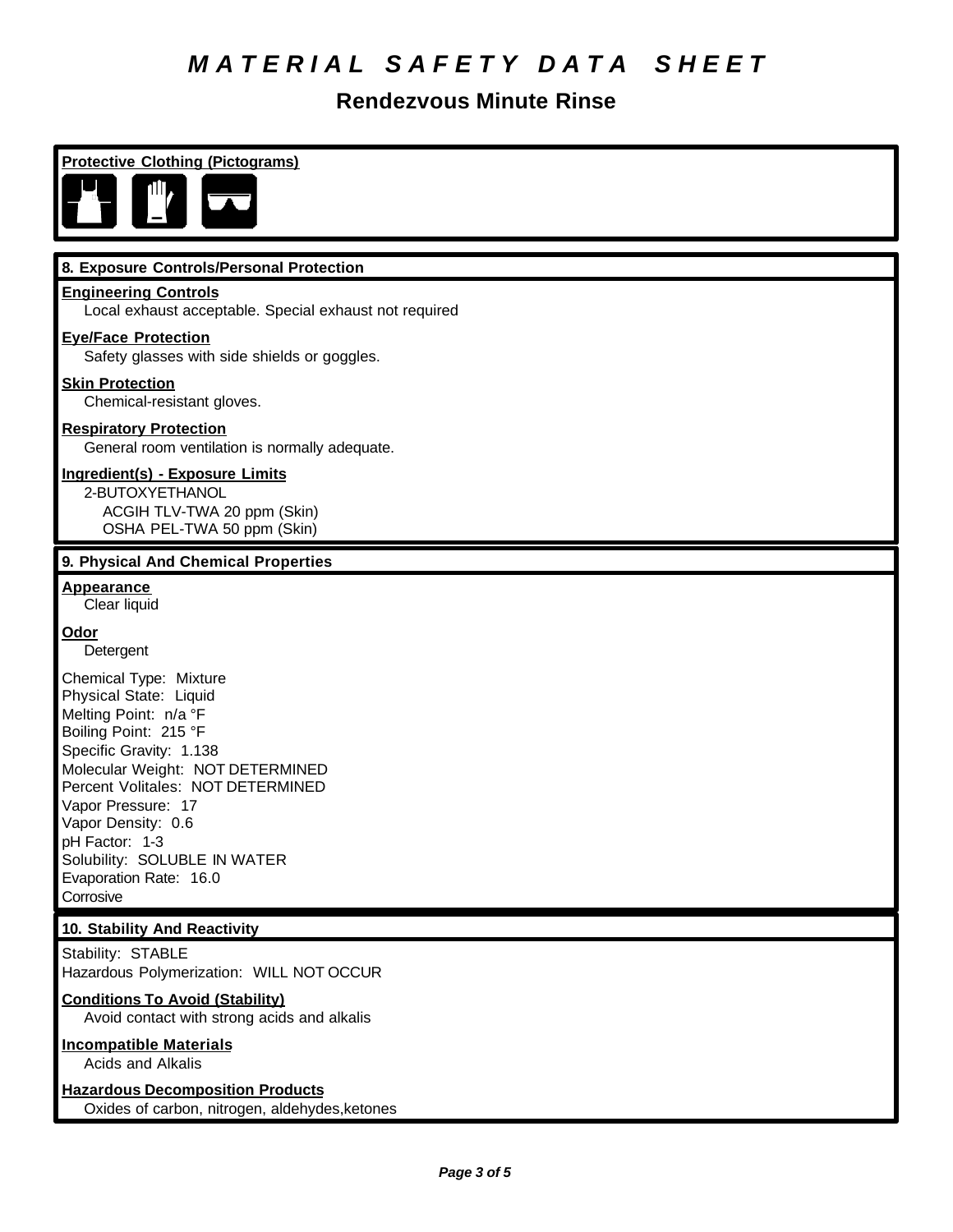# *M A T E R I A L S A F E T Y D A T A S H E E T*

## **Rendezvous Minute Rinse**

| 11. Toxicological Information                                                                                                                                                                                                               |
|---------------------------------------------------------------------------------------------------------------------------------------------------------------------------------------------------------------------------------------------|
| <b>Acute Studies</b><br>Concentrated product corrosive to skin and mucous membranes                                                                                                                                                         |
| 12. Ecological Information                                                                                                                                                                                                                  |
| No Data Available                                                                                                                                                                                                                           |
| 13. Disposal Considerations                                                                                                                                                                                                                 |
| Refer to applicable local, state and federal regulations as well as industry standards.                                                                                                                                                     |
| 14. Transport Information<br><b>Proper Shipping Name</b><br>Corrosive Liquid, Acidic, Organic, N.O.S. (1-Hydroxyethylidene-1,1-Diphosphonic Acid)                                                                                           |
| <b>Hazard Class</b><br>8, PGIII (<=4L Consumer Commodity ORM-D)                                                                                                                                                                             |
| <b>DOT Identification Number</b><br><b>UN3265</b>                                                                                                                                                                                           |
| <b>Additional Shipping Paper Description</b><br>North American Emergency Response Guide No.153<br>Not regulated by DOT for ground shipments [see exception for material corrosive to steel/aluminum 49CFR<br>173.154(d)].                   |
| 15. Regulatory Information                                                                                                                                                                                                                  |
| Ingredient(s) - U.S. Regulatory Information<br>2-BUTOXYETHANOL<br>SARA Title III - Section 313 Form "R"/TRI Reportable Chemical<br><b>SARA - Acute Health Hazard</b><br>SARA - Chronic Health Hazard<br>SARA - Fire Hazard                  |
| Ingredient(s) - State Regulations<br>2-BUTOXYETHANOL<br>New Jersey - Workplace Hazard<br>New Jersey - Environmental Hazard<br>Pennsylvania - Workplace Hazard<br>Massachusetts - Hazardous Substance<br>New York City - Hazardous Substance |
| <b>NFPA</b><br><b>HMIS</b><br>$2\parallel$<br><b>HEALTH</b><br>$\mathbf{1}$<br><b>FLAMMABILITY</b><br>$\blacksquare$<br><b>REACTIVITY</b><br>$\mathbf 1$<br>D<br><b>PERSONAL</b><br><b>PROTECTION</b>                                       |
| 16. Other Information<br><b>Revision/Preparer Information</b>                                                                                                                                                                               |

**MSDS Preparer: JHW**